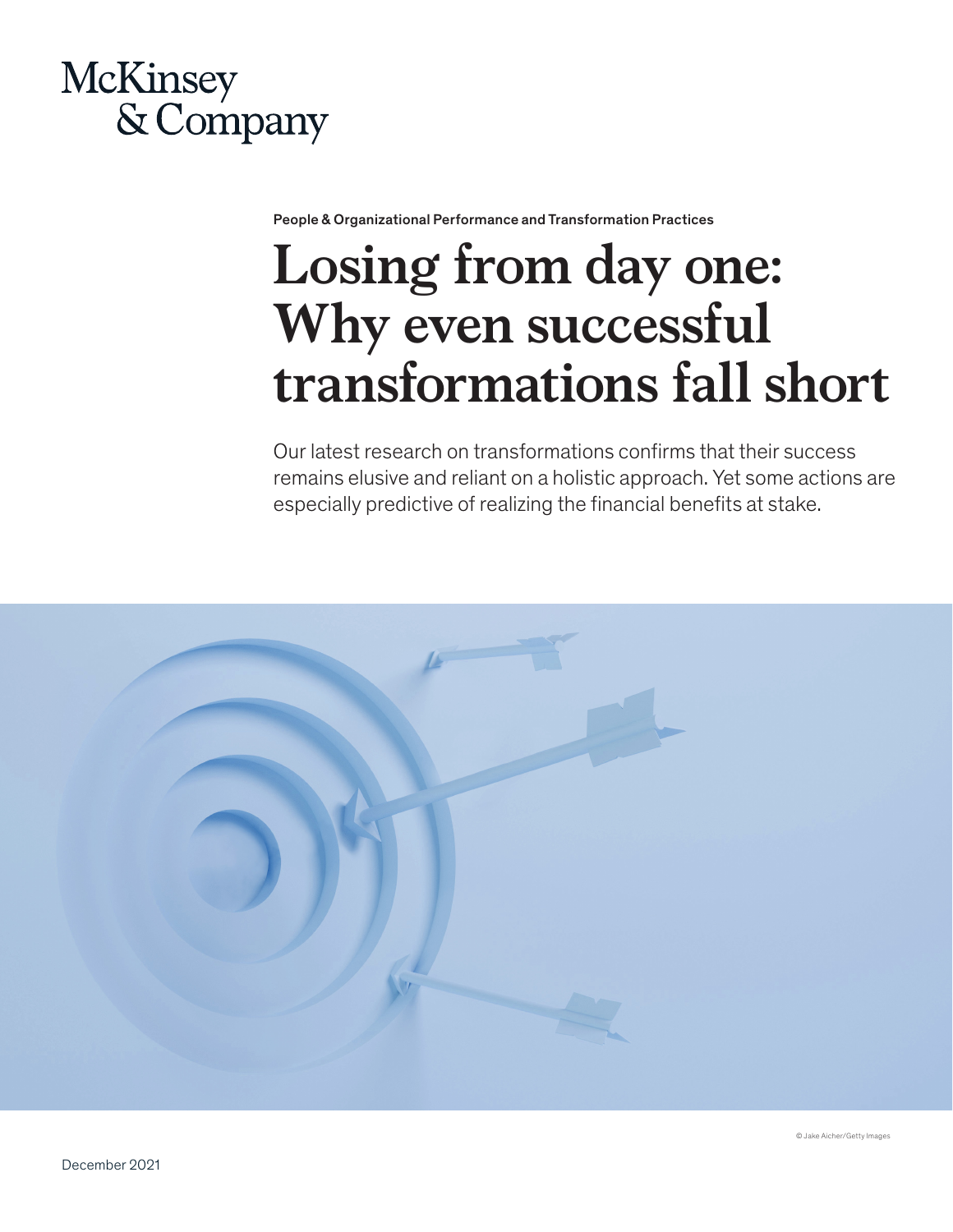After 15 years of original McKinsey research on organizational transformations,<sup>1</sup> the results from our latest McKinsey Global Survey confirm an enduring truth: the more transformation actions a company takes, the greater its chances for success.<sup>2</sup> Yet success remains the exception, not the rule. While we've known for years that a comprehensive approach to organizational transformation is more conducive to lasting change, the average success rate has remained persistently low. Less than onethird of respondents—all of whom had been part of a transformation in the past five years—say their companies' transformations have been successful at both improving organizational performance and sustaining those improvements over time.

But even companies with successful transformations don't always capture the full financial benefits of these efforts. So we took a closer look at the different stages of a transformation's life cycle to understand where value is lost and what companies can do to preserve it. According to our analysis, three core actions of a transformation are especially predictive of value capture—and the companies with successful transformations are more likely than the rest to pursue the specific tactics that support them.

#### **The value at stake from transformations**

The survey results confirm that there are no shortcuts to success. The main differentiator between success and failure was not whether an organization followed a specific subset of actions but rather how many actions it took throughout an organizational transformation's life cycle (Exhibit 1).3

At the same time, the results suggest that even successful organizational transformations deliver less than their full potential. Respondents reporting success estimate that, on average, their organizations have realized only 67 percent of the maximum financial benefits that their transformations could have achieved. By contrast, respondents at all other companies say they captured an average of only 37 percent of the potential benefit. Similarly, there's room for many companies to improve their timing; even the companies with successful transformations could have benefited from speeding things up (for more on the transformation's timeline, see sidebar "Accelerate the timeline for capturing value").

What's more, while much of a transformation's value loss (55 percent) occurs during and after implementation, a sizeable portion happens as early as day one (Exhibit 2). On average, respondents say that nearly one-quarter of value loss occurs during the target-setting phase, suggesting that the full potential might be compromised before companies' transformations even get started.

Yet even after the implementation phase, a company's hard work is not done. According to respondents, 20 percent of value loss occurs after implementation, once the initiatives have been fully executed. To mitigate this loss, the results suggest that embedding transformation disciplines into business-as-usual structures, processes, and systems can help—and that this is a more common practice among successful transformations. In particular, companies that have undergone successful transformations are more likely than

<sup>1</sup> For our most recently published research on transformations, see "The people power of transformations," February 10, 2017, McKinsey.com; "How to beat the transformation odds," April 1, 2015, McKinsey.com; and "What successful transformations share," March 1, 2010, McKinsey.com.

 $^2$  The online survey was in the field from May 18 to June 29, 2021, and garnered responses from 1,034 participants representing the full range of regions, industries, company sizes, functional specialties, and tenures. All participants have been part of a transformation in the past five years, at either their current organization or a previous one. To adjust for differences in response rates, the data are weighted by the contribution of each respondent's nation to global GDP.

In his own research, John P. Kotter has reported on similar odds for success: "More than 70 percent of needed change either fails to be launched … [or] to be completed" (John P. Kotter, *Leading Change*, Boston, MA: Harvard Business Review Press, 1996); and "the same appalling 70 percent figure" for change failure (John P. Kotter, *A Sense of Urgency*, Boston, MA: Harvard Business Press, 2008).

<sup>&</sup>lt;sup>3</sup> In the survey, we tested 24 actions across three stages of a transformation: goal setting (that is, actions related to target-setting and aligning the organization around the transformation's objectives); design (that is, actions related to project management, roles, incentives, communication, and time to impact); and implementation (that is, actions related to resource allocation, incentives, communication, role modeling, and embedding changes into business-as-usual structures, processes, and systems).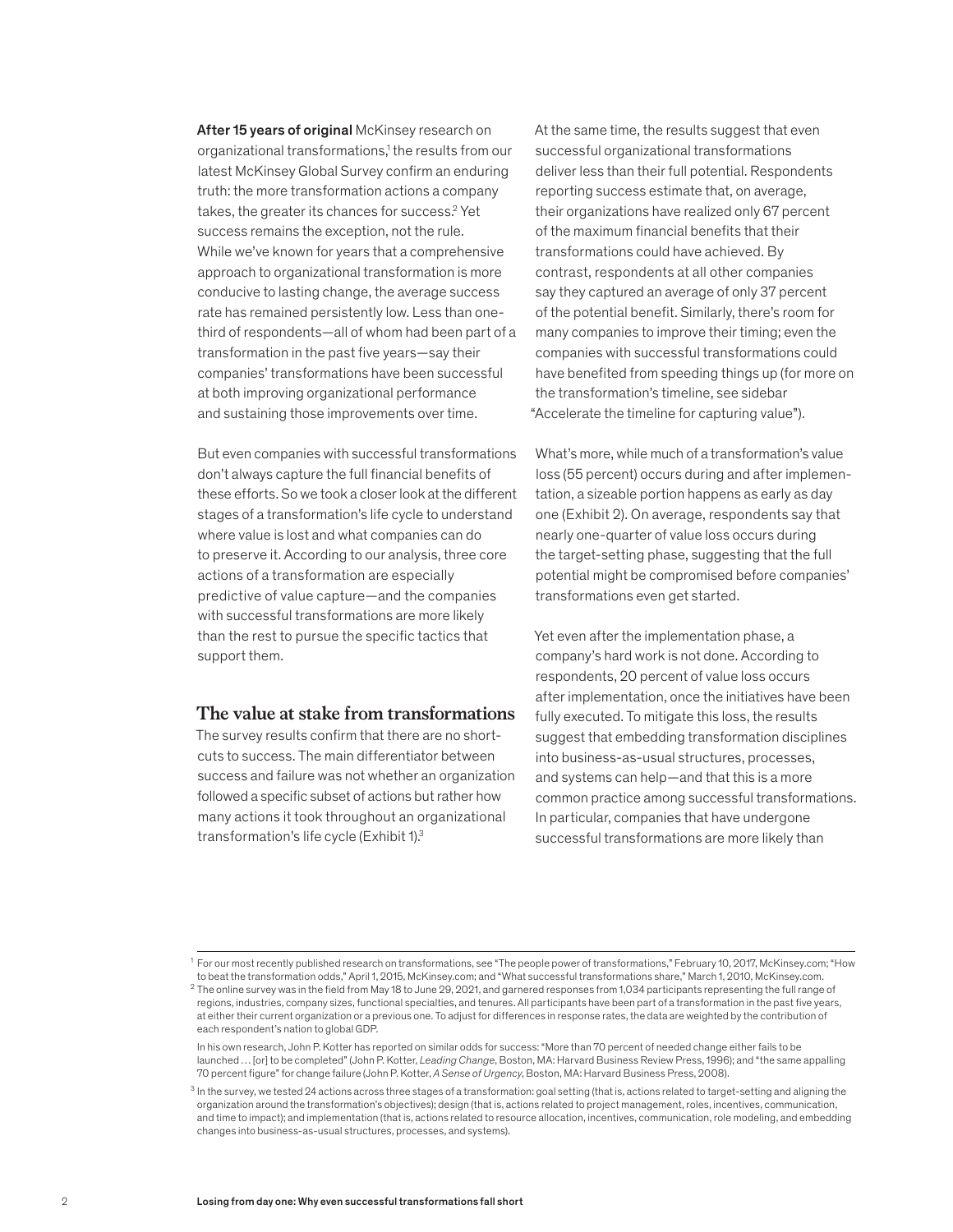### Exhibit 1

Transformation success relies on a comprehensive approach and is more likely **Transformation success relies on a comprehensive approach and is more likely to**  be achieved when companies take a greater number of actions.



1Respondents who report "success" said the transformations they are most familiar with have been very or completely successful at both improving performance and equipping the organization to sustain improvements over time.

### Exhibit 2

# The potential for value loss in a transformation begins as early as day one, and **The potential for value loss in a transformation begins as early as day one, and**  the largest share of value is lost during implementation. **the largest share of value is lost during implementation.**

#### When maximum financial benefit was lost, by transformation phase,<sup>1</sup>%

| Target setting | Planning | Implementation | After implementation |
|----------------|----------|----------------|----------------------|
| იი             |          |                |                      |

"We defined "financial benefit" as the potential increase in earnings before interest, taxes, depreciation, and amortization (EBITDA) that the transformation could<br>have achieved. Respondents who answered "don't know/not ap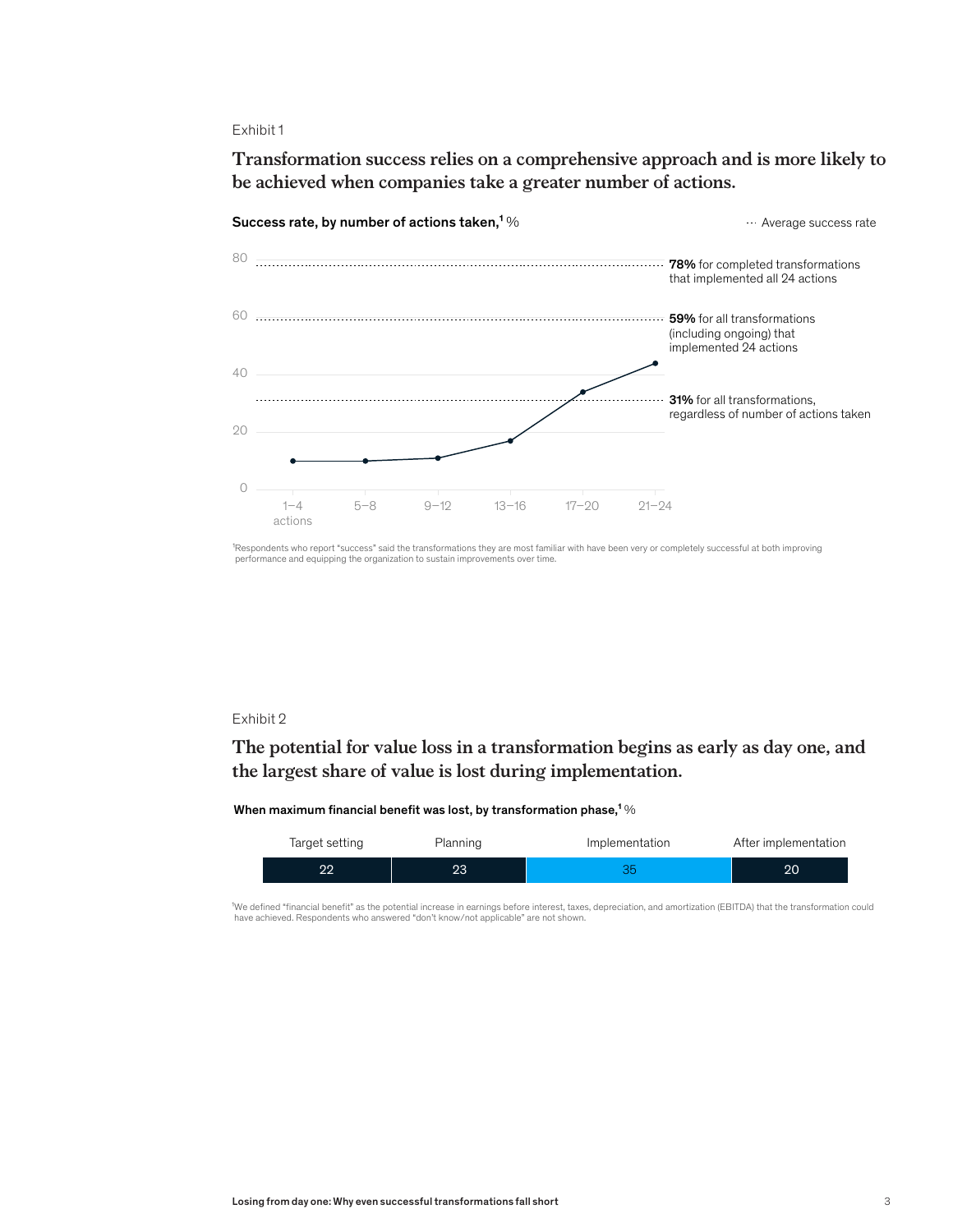others to have made substantial changes to their annual business-planning processes and review cycles, from executive-level weekly briefings and monthly or quarterly reviews to individual performance dialogues (Exhibit 3).

# **Three positive indicators of value capture**

While no single action or group of actions defines transformation success, our analysis shows that three actions are positive indicators for transformations capturing the most value, and they should be prioritized from the start:

— *Completing a comprehensive, fact-based assessment of the business to identify opportunities for improvement.* The more thoroughly that an organization uses facts to assess the maximum financial benefit it can achieve from a transformation in the first place, the more confidence leaders will have in setting and pursuing ambitious yet realistic targets that reflect the transformation's full potential.

Setting an overall financial target for the transformation is one of the most important steps to take, as it sets the tone for the

#### Exhibit 3

# Organizations with successful transformations are more likely than others **Organizations with successful transformations are more likely than others to**  to embed transformation disciplines into 'business as usual' processes. **embed transformation disciplines into 'business as usual' processes.**

Processes that changed substantially as a result of the transformation,<sup>1</sup> % of respondents

 $\bullet$  At organizations with successful transformations<sup>2</sup>  $\bullet$  At all other organizations



<sup>1</sup>Respondents who answered "don't know/not applicable" are not shown.

²Respondents who said their organizations' transformations have been very or completely successful at both improving performance and sustaining those improvements over time.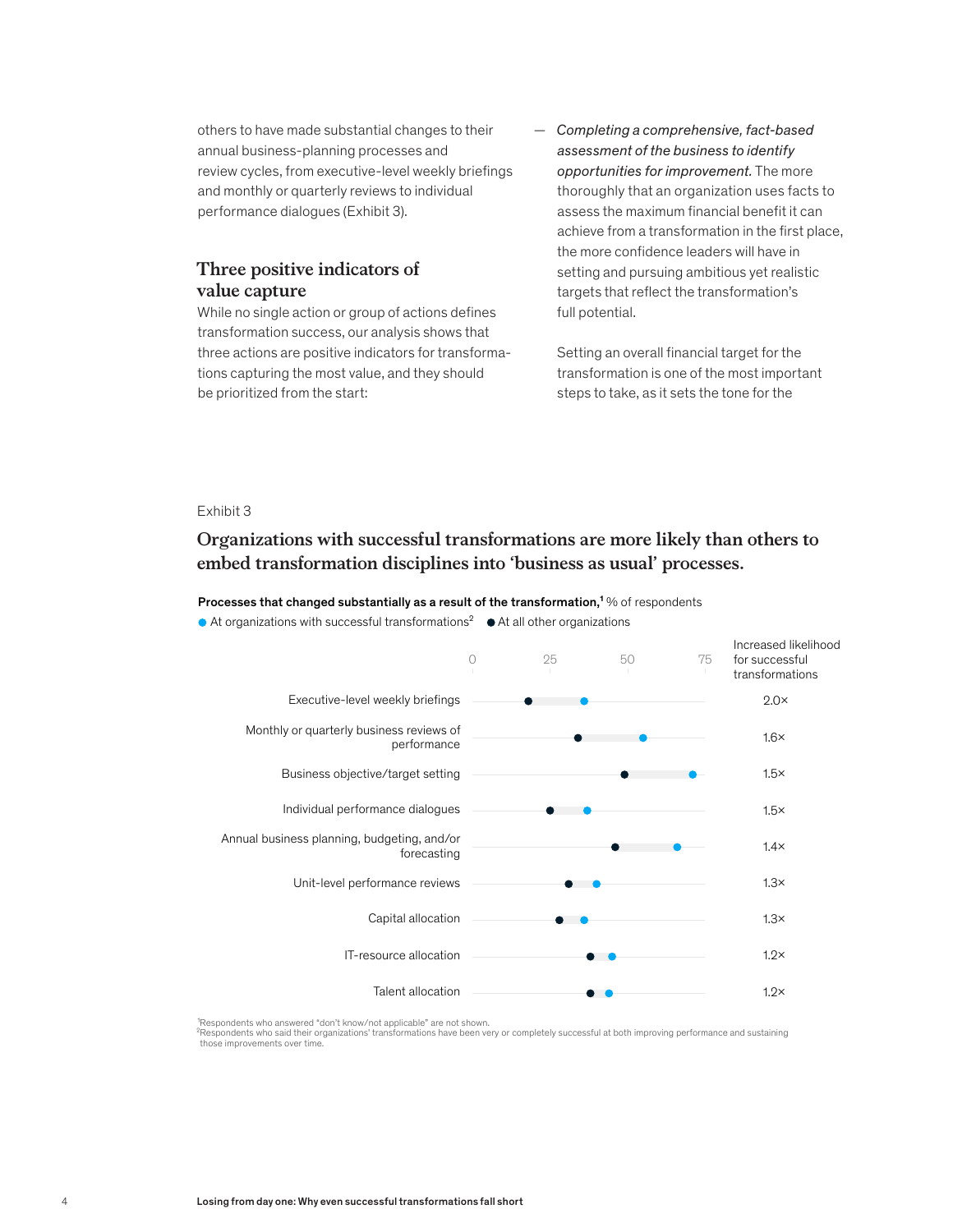# **Accelerate the timeline for capturing value**

Whether or not their companies' transformations have been successful, respondents to the survey report a similar timeline for capturing value. Approximately half is realized in the first 18 months, and the other half after that point (exhibit). Yet

other research from McKinsey's own database of transformations suggests that companies with top-quartile financial performance have rapidly accelerated that timeline.1 These companies typically capture 74 percent of their transformations' value

within the first 12 months—value that can then be reinvested into new transformation initiatives, creating a virtuous cycle of improvement that's much easier to realize with a faster timeline.

#### Exhibit

# On average, about half of a transformation's value is realized within the **On average, about half of a transformation's value is realized within the first**  18 months.

#### When transformation's financial and/or operational value is realized, by time frame,  $\%$



Note: Figures do not sum to 100%, because of rounding.

<sup>1</sup> This analysis identified 82 publicly listed companies that went through a full-scale transformation and had an observable 18-month transformation track record. Their total shareholder returns (TSR) were compared with a representative off-the-shelf sector *and* geographic stock index, which allowed for the measurement of excess TSR against the index for an 18-month period following the launch of a transformation. For more, see Kevin Laczkowski, Tao Tan, and Matthias Winter, "The numbers behind successful transformations," October 17, 2019, *McKinsey Quarterly*, McKinsey.com.

> whole program and what's possible; if companies set high expectations, people tend to meet them. In an in-depth review of 15 transformations,<sup>4</sup> we found that companies on average deliver 2.7 times more value than their senior executives thought possible when the transformations got under way. Other McKinsey research shows the power of high expectations: companies that set transformation targets at 75 percent or higher of their trailing earnings are more likely to earn outsize total shareholder returns (TSR).<sup>5</sup>

— *Adapting goals for employees at all levels.* It's not enough to set effective and ambitious aspirations for the transformation. People need to understand what these goals mean for their day-to-day jobs and what they will be expected to do differently; if they don't know how they connect to the transformation, their behaviors and how work gets done won't change. But the survey results suggest a possible perception gap: senior leaders are nearly 20 percent more likely than people in other roles to believe

<sup>4</sup> Pooya Nikooyeh and Jared Sclove, "Setting aspirational targets," November 17, 2016, McKinsey.com.

<sup>5</sup> Kevin Laczkowski, Tao Tan, and Matthias Winter, "The numbers behind successful transformations," October 17, 2019, *McKinsey Quarterly*, McKinsey.com.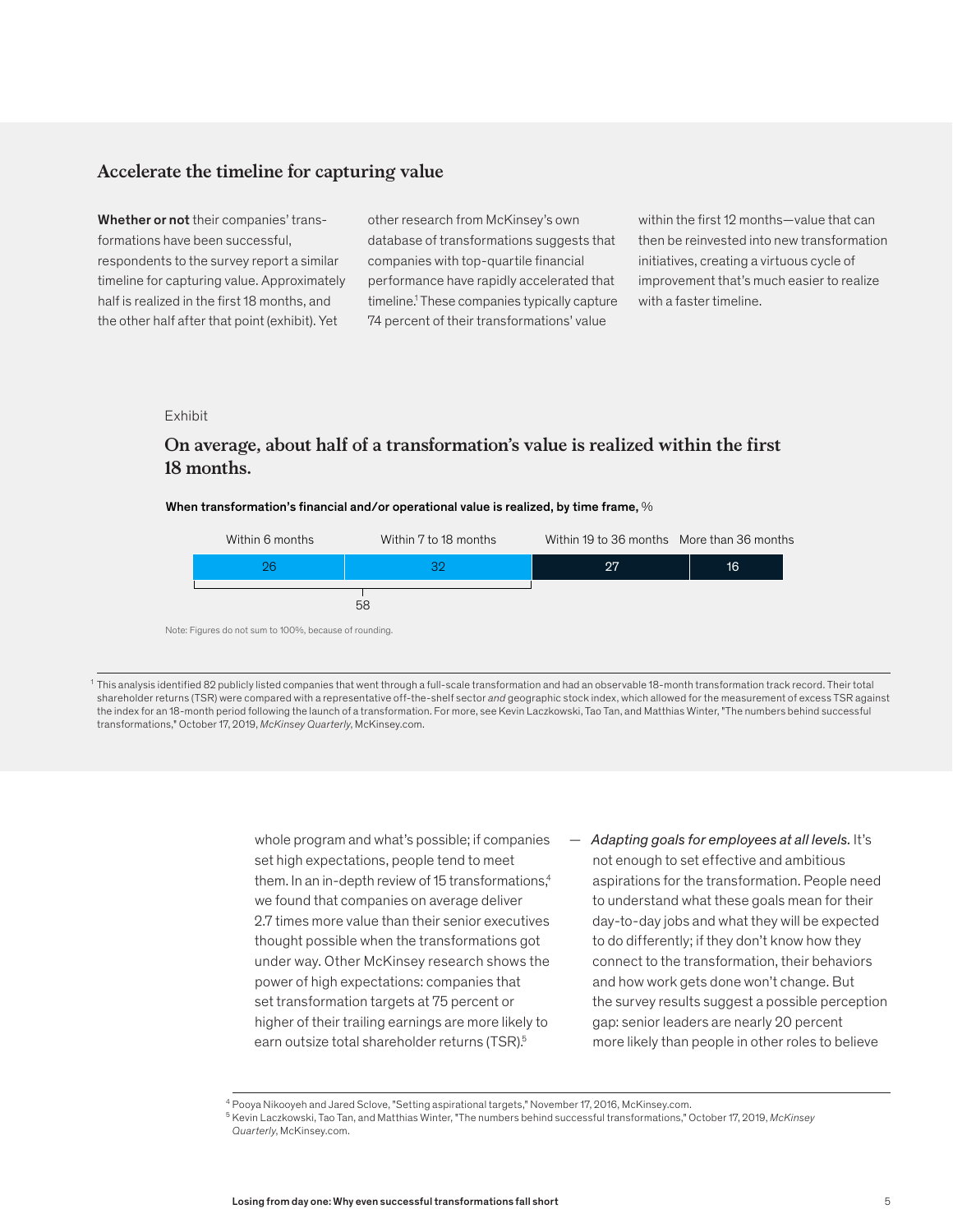that their transformation's goals have been adapted for relevant employees across the organization.

Making an organizational transformation's goals tangible for all employees takes more than just one-way communication. We see from the survey that the most successful organizations are more likely to involve employees and engage them in face-to-face communication: specifically, using line-manager briefings (cited by 65 percent of respondents whose transformations were successful), leadership town halls, and a cascade of information throughout the business (for more on employee communication and engagement, see sidebar "The power of influencers") (Exhibit 4).

— *Allocating high performers to the highest-value initiatives.* According to our survey, the organizational transformations that come close to realizing their full financial benefit are more likely than others to match their best talent to their most important initiatives. This further emphasizes the importance of linking business and talent priorities by having a clear view of where value is generated in the company,<sup>6</sup> and who in the organization has the experience and skills to deliver that value.

Other McKinsey research shows that the burden placed on these high performers can be too high.7 Rather than overloading high performers with too many initiatives, companies should keep these individuals focused on the biggest, and often highest-profile, initiatives that make

#### Exhibit 4

# Organizations with successful transformations are more likely than others **Organizations with successful transformations are more likely than others to use**  face-to-face communication, making goals tangible for employees.

Most commonly used channels to communicate with employees during the transformation,<sup>1</sup> % of respondents





<sup>1</sup>Out of 12 channels that were offered as answer choices.

<sup>2</sup>Respondents who said their organizations' transformations have been very or completely successful at both improving performance and sustaining those improvements over time.

<sup>6</sup> Mike Barriere, Miriam Owens, and Sarah Pobereskin, "Linking talent to value," April 12, 2018, *McKinsey Quarterly*, McKinsey.com.

 $^7$  Laura London, Stephanie Madner, and Dominic Skerritt, "How many people are needed in a transformation?," September 23, 2021, McKinsey.com.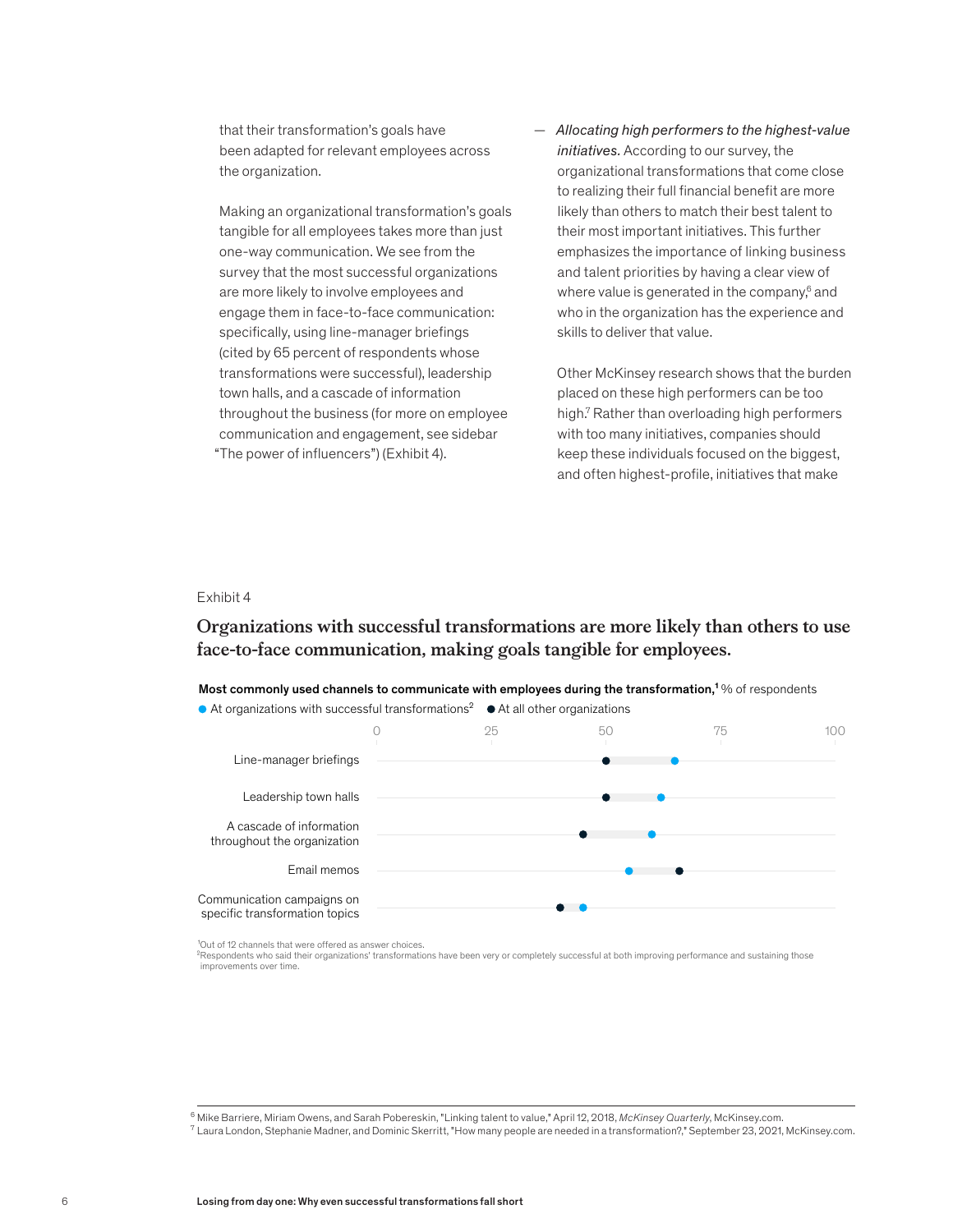# **The power of influencers**

Successful transformations are also more likely than others to involve influencers—that is, influential people whom other employees look to for input, advice, or ideas—directly in the transformation. And by "involvement," we mean giving people real ownership of

an initiative or milestone that contributes to the transformation. Beyond a more traditional, communication-focused role of sharing knowledge and cascading messages, influencers within successful transformations are more likely than their counterparts at other organizations to

provide senior leaders with feedback, lead transformation initiatives themselves, and act as thought partners to line managers on changes being made in the areas they oversee (exhibit).

#### Exhibit

# Successful transformations are more likely than others to involve influencers, particularly in more active, leader-facing roles. **particularly in more active, leader-facing roles.**

Role(s) that influencers<sup>1</sup> played during the transformation,  $%$  of respondents

At organizations with successful transformations<sup>2</sup>  $\bullet$  At all other organizations

|                                                                                                                                 | 25 | 50 | 75 | Increased likelihood<br>for successful<br>transformations |
|---------------------------------------------------------------------------------------------------------------------------------|----|----|----|-----------------------------------------------------------|
| Act as thought partners to line managers on the<br>changes being made in the businesses or<br>activities they oversee           |    |    |    | $1.4\times$                                               |
| Lead transformation initiatives                                                                                                 |    |    |    | $1.3\times$                                               |
| Provide senior leaders with feedback on the<br>state of the transformation                                                      |    |    |    | $1.2\times$                                               |
| Support other employees in developing the<br>capabilities and mindset changes they need to<br>succeed in a changing environment |    |    |    | $1.2\times$                                               |
| Identify new ideas for business improvements<br>and share them with the relevant project team(s)                                |    |    |    | $1.1\times$                                               |
| Role model the new mindsets and behaviors that<br>support the changes being made                                                |    |    |    | $1.1\times$                                               |
| Disseminate transformation-related knowledge<br>and best practices throughout the organization                                  |    |    |    | $1.1 \times$                                              |

<sup>1</sup>Influential people other employees look to for input, advice, or ideas. Respondents who answered "don't know/not applicable" are not shown. ²Respondents who said their organizations' transformations have been very or completely successful at both improving performance and sustaining those improvements over time.